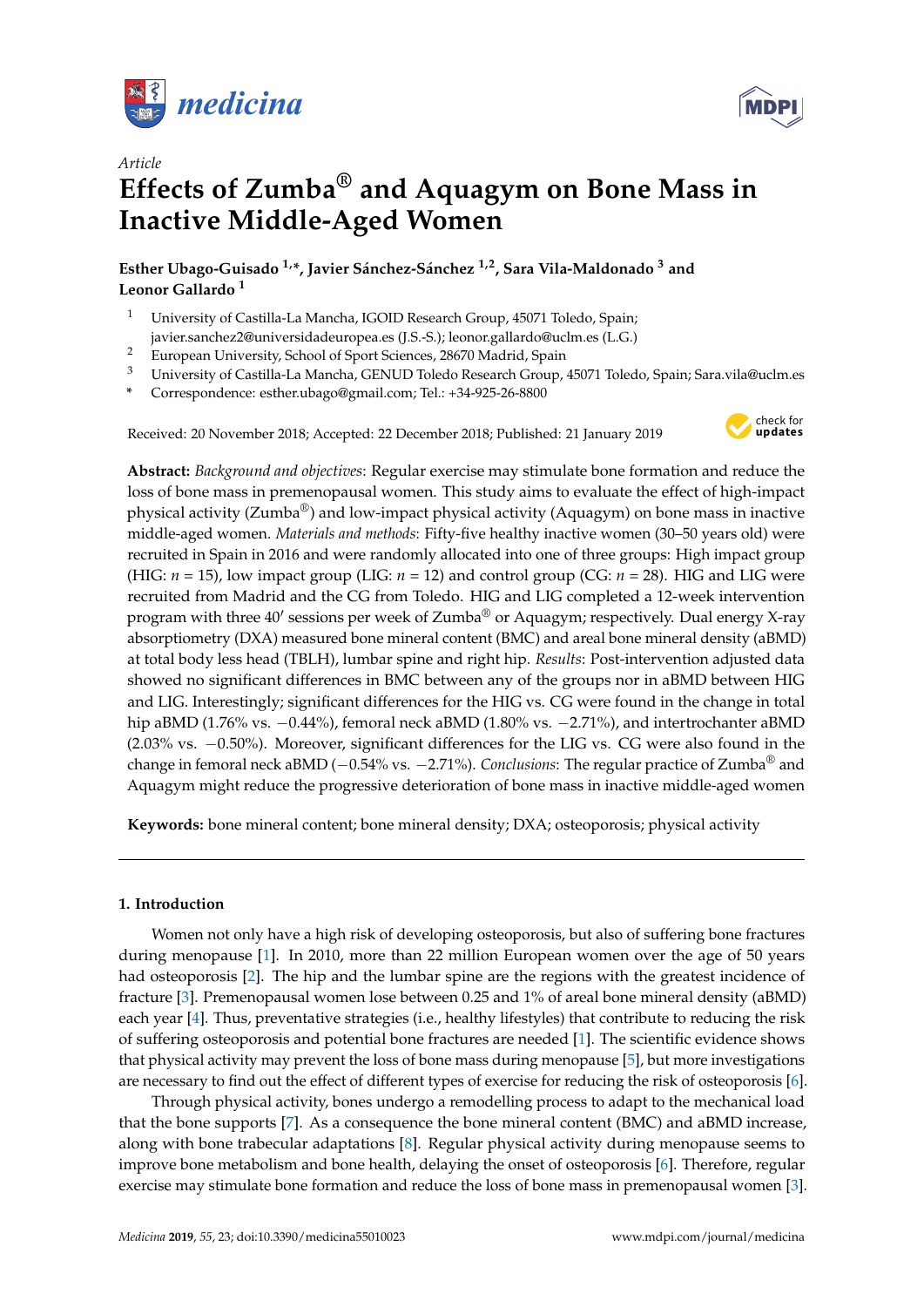A meta-analysis in postmenopausal women concluded that exercise was very effective to improve lumbar spine and femoral neck aBMD [\[5\]](#page-7-4). These benefits in bone mass were also observed in a meta-analysis of premenopausal women by Kelley, et al. [\[9\]](#page-8-0). In addition, a meta-analysis by Zhao, Zhao and Zhang [\[3\]](#page-7-2) concluded that the skeletal response of the lower limbs to plyometric exercises was positive in premenopausal women. In addition, the aBMD of the femoral neck may be positively stimulated [\[8\]](#page-7-7). Likewise, the residual benefits of a high impact exercise intervention have been shown to be maintained even after 3.5 years [\[10\]](#page-8-1).

Nowadays, Zumba® is considered one of the most popular high-impact physical activities among women [\[11\]](#page-8-2). However, few studies have investigated its benefits on bone mass [\[12\]](#page-8-3). It seems reasonable hypothesizing that  $Zumba^®$  might stimulate the bones, due to the force and stress produced during its practice [\[13\]](#page-8-4). Previous studies affirm that the osteogenic stimulus depends on the presence of mechanical stress on the bone [\[14,](#page-8-5)[15\]](#page-8-6), and therefore the practice of Zumba<sup>®</sup>, which involves intense and high-impact actions, could be beneficial [\[11\]](#page-8-2). To date, the few studies using Zumba<sup>®</sup> as an intervention program to improve bone mass have not reached statistical significance [\[11,](#page-8-2)[16\]](#page-8-7) after 12 and 40-weeks of intervention. Nonetheless, the authors indicated that Zumba<sup>®</sup> had the potential for improving bone mass, and also other health markers, such as cardiorespiratory fitness and the accumulation of fat mass. In this line, a significant reduction in the waist and hip circumferences has been found following 12 and 16 weeks of Zumba<sup>®</sup> practice [\[17,](#page-8-8)[18\]](#page-8-9) and also an increment in lean mass [\[17\]](#page-8-8).

Aquagym, as a form of physical activity in water, is also very popular among middle-aged women [\[6,](#page-7-5)[19\]](#page-8-10). However, it may not be considered as an osteogenic exercise, due to the low mechanical load that the bone receives during its practice [\[20\]](#page-8-11). So far, most investigations in aquatic environments have been conducted in swimmers. Some studies have proven that swimmers have less bone mass than those who practice high impact sports during youth [\[21](#page-8-12)[,22\]](#page-8-13) and adulthood [\[23\]](#page-8-14). Alternatively, other studies have found no differences in bone mass between swimmers and control groups in growing populations [\[24\]](#page-8-15). To the best of our knowledge, the effect of Aquagym on bone mass has yet to be investigated.

Therefore, the aim of this study was to evaluate the effect of twelve weeks of high-impact physical activity (Zumba®) and low-impact physical activity (Aquagym) on bone mass in inactive middle-aged women after controlling for key confounders.

## **2. Materials and Methods**

## *2.1. Participants*

The sample was made up of 55 inactive Spanish women between the ages of 30–50 years (mean and standard deviation,  $43.1 \pm 5.9$  years old). The inclusion criteria were: Not having reached menopause, not suffering or have suffered any illness that affect bone health, not taking any supplement that may affect calcium acquisition or absorption, and not accumulating more than 150 min of moderate physical activity per week or more than 75 min of vigorous physical activity per week [\[25\]](#page-8-16). The sample size was calculated using G-Power 3.1 software, for ANOVA, repeated measures, within-between interaction. Based on a 90% power, alpha level set at 5%, assuming a correlation among repeated measures of 0.7, 3 groups and 2 repetitions, 33 participants (11 per group) were needed.

Leaflets were used to recruit participants. Leaflets were left at information desks and boards within the University´s Faculties and Hospital. All participants gave their written consent to participate in the study and were informed verbally and in a written manner of the experimental procedures and the risks associated. The study was approved by the ethical committee of the CEIC of the Madrid Community (P2016/UEM33) and carried out in accordance with the Helsinki Declaration. All evaluations were performed from March to June 2016.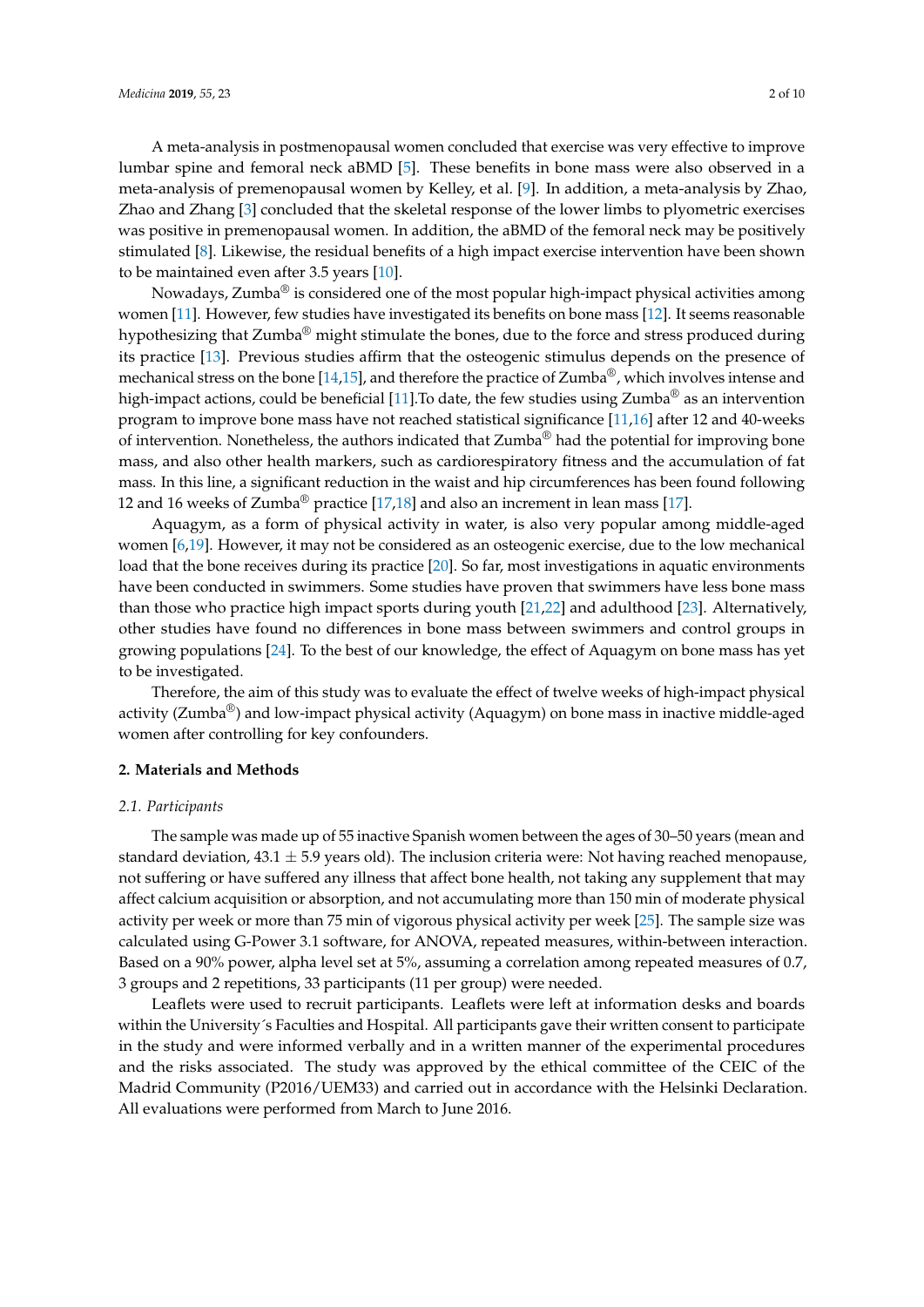## *2.2. Experimental Design and Training Intervention*

Participants were randomly assigned into one of the two exercise groups: High impact group (HIG:  $n = 15$ ) and low impact group (LIG:  $n = 12$ ). In addition, a control group (CG:  $n = 28$ ) was recruited in parallel. The study was designed as a controlled trial and baseline and post-measures were taken. All participants completed the intervention and no drop outs were registered.

Both training programs (high impact and low impact) lasted 12 weeks. HIG completed  $3 \times 40'$  sessions per week of active dancing (Zumba $^\circledR$ ), considered as a moderate/vigorous intensity exercise that includes jumps and changes of direction. On the other hand, the LIG completed  $3 \times 40'$  sessions per week of moderate/vigorous intensity Aquagym, including jumps and changes of direction. Experienced trainers supervised all training sessions and provided with technical supervision, controlled intensity, duration of the activity and ensured a safe training environment. A one-week familiarization period was given to all participants. A maximum of 5 missing sessions (out of 36) was allowed for women to be considered valid participants for the study. In this regard, all women met this criterion and the compliance rate was >85%.

## *2.3. Anthropometry and Dual Energy X-ray Absorptiometry*

Weight (kg) and height (cm) were measured using the SECA scale (model 711; SECA GmbH & Co, KG, Hamburg, Germany). Body mass index (BMI) was calculated using the formula: BMI (kg·m<sup>-2</sup>) = body weight (kg)/body height (m)<sup>2</sup>.

A DXA scanner (Hologic Series Discivery QDR, Software Physician's Viewer, APEX System Software Version 3.1.2. Bedford, MA, USA) was used at baseline and post-intervention to measure BMC (g) and aBMD (g/cm<sup>2</sup>). Three scans were performed to obtain data for the whole body (including legs, arms and total body less head), lumbar spine (L1–L4) and right hip (including trochanter, intertrochanter, femoral neck, and total hip). The DXA equipment (Hologic Series Discovery QDR, Software Physician's Viewer, APEX System Software Version 3.1.2. Bedford, MA, USA) was calibrated prior to each testing day by using a lumbar spine phantom following manufacturer recommendations. The positioning of the participants and the analyses of the results were undertaken according to the International Society for Clinical Densitometry [\[26\]](#page-8-17). Precision studies in people aged 42–70 year old have shown the coefficient of variation for DXA to be 1.71% for the aBMD of the lumbar spine, and 1.05% for the total hip aBMD [\[27\]](#page-8-18).

#### *2.4. Statistical Analysis*

Data were analyzed using the statistical analysis software SPSS V19.0 for Windows (SPSS Inc, Chicago, IL, USA) and the statistical significance level was set at  $p < 0.05$ . The normality of the data was checked with standard tests. Descriptive data are presented as mean and standard deviation. One-way analysis of variance (ANOVA) with Bonferroni post-hoc was performed to detect between-group differences in the descriptive characteristics at baseline. In addition, repeated measures analysis of variance (ANOVA) was used to test within-group changes from baseline to post-intervention. Finally, a one-way analysis of covariance (ANCOVA) with Bonferroni post-hoc was used to examine between-group differences in changes of bone variables using age, stature, lean mass and bone outcomes at baseline as confounders [\[28\]](#page-8-19). The adjusted percentage of difference with 95% confidence intervals (95% CI) are shown to quantify the magnitude of the differences. In addition, effect size (ES; Cohen's d) were calculated and evaluated following the criteria: 0–0.2 = trivial, 0.2–0.5 = small,  $0.5 - 0.8$  = moderate and  $0.8$  = large [\[29\]](#page-8-20).

#### **3. Results**

Descriptive characteristics of the participants at baseline are presented in Table [1.](#page-3-0) Women in the HIG had significantly lower BMI than those in the CG. Women in the CG had significantly higher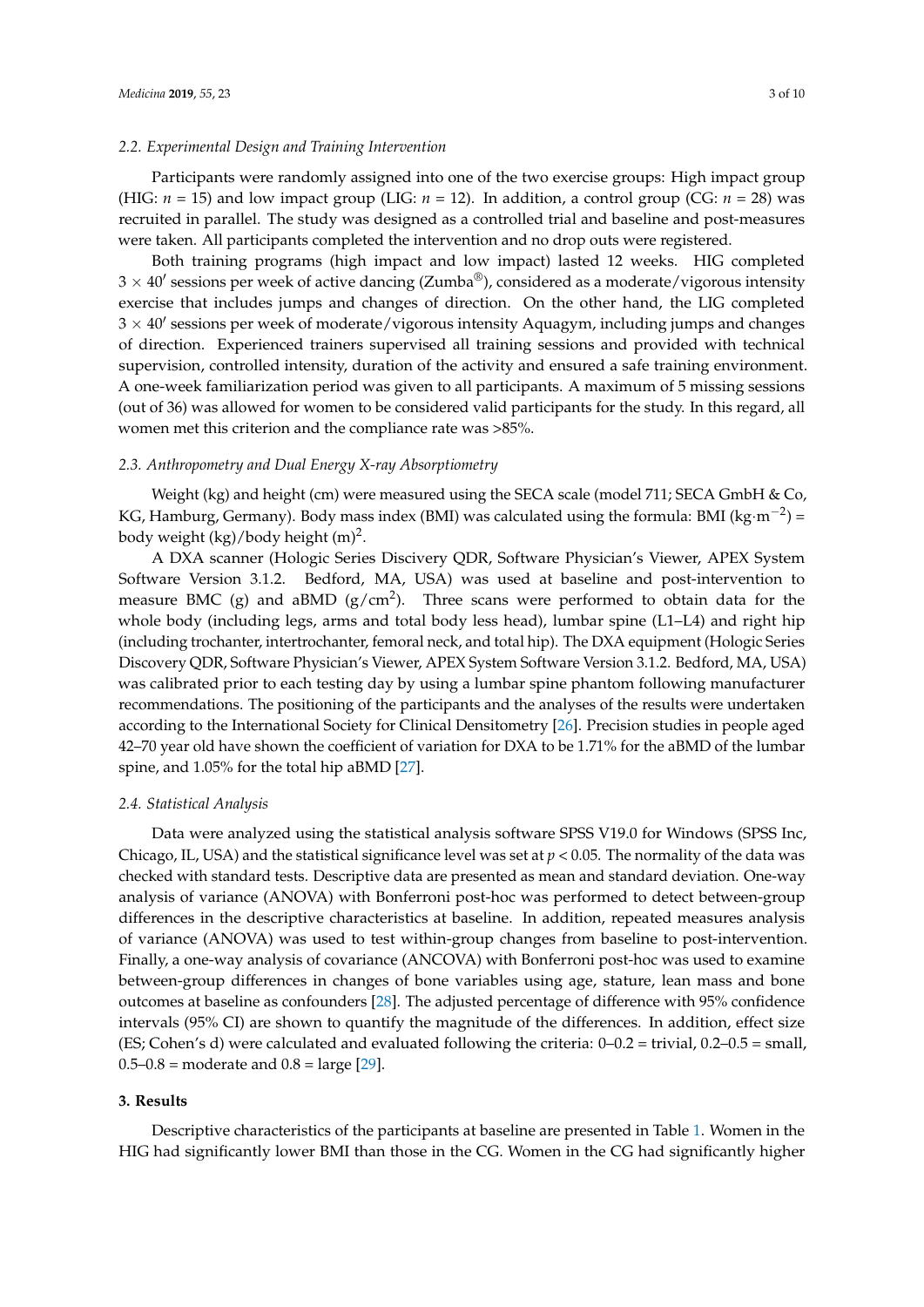<span id="page-3-0"></span>values in total hip BMC compared to those in the HIG. Also, women in the LIG had significantly higher total body less head (TBLH) aBMD compared to those in the CG.

| HIG <sup>a</sup>      | LIG <sup>b</sup>         | CG <sup>c</sup>      |
|-----------------------|--------------------------|----------------------|
| 15                    | 12                       | 28                   |
| $41.3 \pm 5.1$        | $42.2 \pm 7.6$           | $45.8 \pm 5.1$       |
| $164.4 \pm 4.0$       | $162.2 \pm 6.8$          | $159.9 \pm 6.1$      |
| $60.5 \pm 7.6$        | $67.7 \pm 14.1$          | $66.1 \pm 13.4$      |
| 22.3 $^{\circ}$ ± 2.2 | $25.6 \pm 4.2$           | $25.9 \pm 5.2$       |
| $20.72 \pm 5.14$      | $26.38 \pm 8.46$         | $23.99 \pm 8.71$     |
| $37.54 \pm 5.01$      | $42.19 \pm 5.60$         | $37.78 \pm 7.27$     |
| $37.16 \pm 3.26$      | $38.35 \pm 5.72$         | $39.30 \pm 5.68$     |
|                       |                          |                      |
| $58.77 \pm 7.47$      | $57.25 \pm 11.36$        | $52.89 \pm 9.90$     |
| $29.63 \pm 4.15$      | $33.42 \pm 5.89$         | 38.23 $^a \pm 6.94$  |
| $2094.37 \pm 207.33$  | $2239.02 \pm 335.65$     | $2030.98 \pm 371.75$ |
|                       |                          |                      |
| $0.989 \pm 0.109$     | $1.008 \pm 0.140$        | $0.921 \pm 0.118$    |
| $0.869 \pm 0.113$     | $0.950 \pm 0.080$        | $0.942 \pm 0.126$    |
| $1.137 \pm 0.092$     | 1.194 $\rm{c} \pm 0.095$ | $1.075 \pm 0.112$    |
|                       |                          |                      |

**Table 1.** Descriptive characteristics of the participants at baseline.

Values presented as mean  $\pm$  SD o percentages; HIG, high impact group; LIG, low impact group; CG, control group; BMI, body mass index; BMC, bone mineral content; aBMD, areal bone mineral density; TBLH, total body less head; Bold numbers and superscript letters denote a significant difference ( $p < 0.05$ ) compared to: <sup>a</sup> (HIG), <sup>b</sup> (LIG) and  $c$  (CG).

Table [2](#page-4-0) shows within-group raw bone values at baseline and post intervention. After the 12-week program, the HIG significantly improved the legs BMC ( $ES = 0.14$ ), and intertrochanter aBMD ( $ES = 0.12$ ). The CG significantly lost TBLH BMC and aBMD ( $ES = 0.14$  and 0.40, respectively), LS BMC ( $ES = 0.32$ ), and FN aBMD ( $ES = 0.13$ ). However, no significant changes in BMC or aBMD were observed in the LIG.

Table [3](#page-5-0) shows between-group bone-adjusted differences after the intervention using age, stature, lean mass and the baseline bone outcomes as confounders. No significant differences in BMC between any of the groups nor in aBMD between HIG and LIG were found. Interestingly, significant differences for the HIG vs. CG were found in the change in total hip aBMD (1.76% vs. −0.44%), femoral neck aBMD (1.80% vs. −2.71%), and intertrochanter aBMD (2.03% vs. −0.50%). Moreover, significant differences for the LIG vs. CG were also found in the change in femoral neck aBMD (−0.54% vs. −2.71%).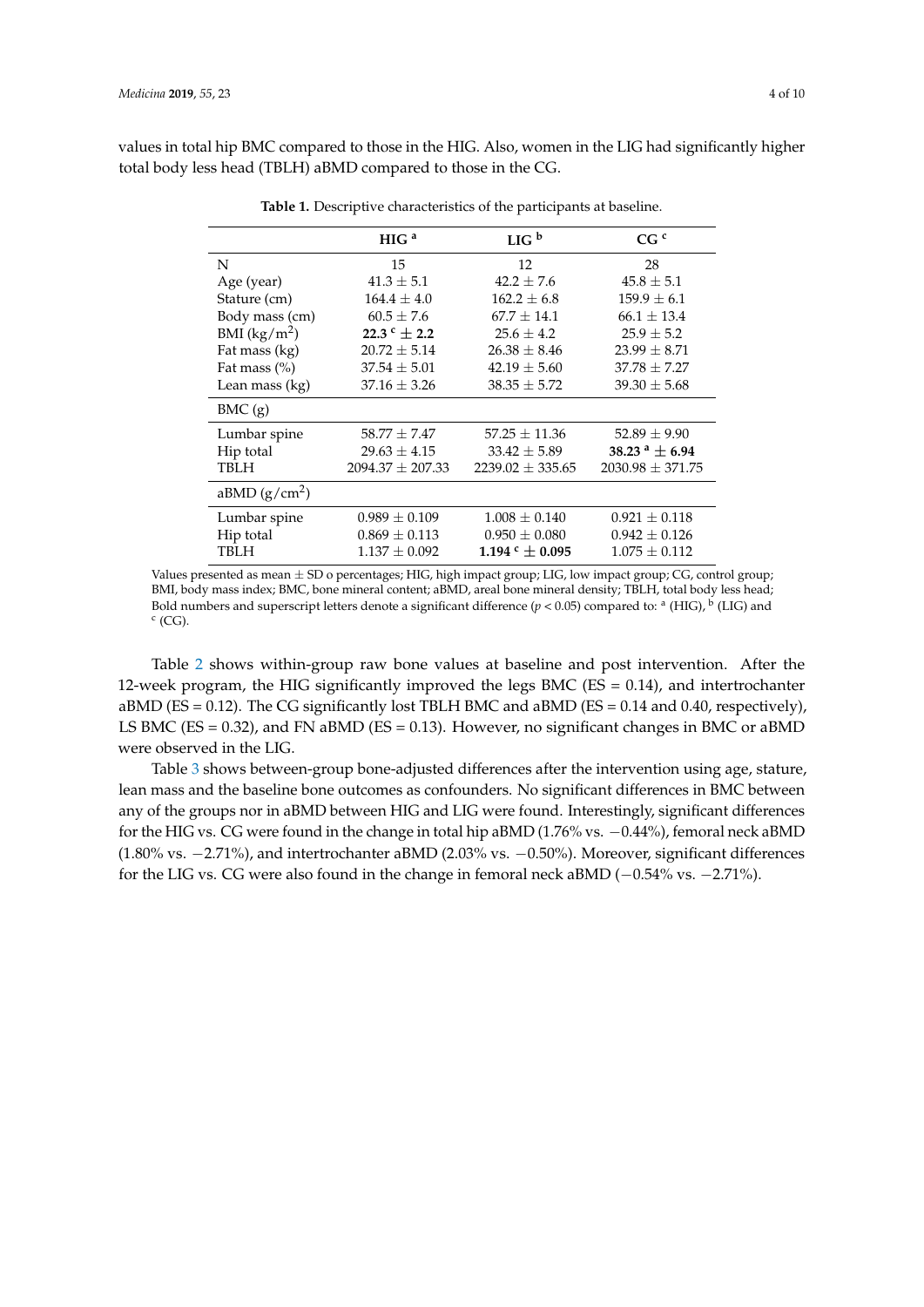|                          | <b>HIG</b>           |                           | <b>LIG</b>           |                      | CG                       |                        |
|--------------------------|----------------------|---------------------------|----------------------|----------------------|--------------------------|------------------------|
|                          | <b>Baseline</b>      | Post-Intervention         | <b>Baseline</b>      | Post-Intervention    | <b>Baseline</b>          | Post-Intervention      |
| BMC(g)                   |                      |                           |                      |                      |                          |                        |
| Lumbar spine             | $58.77 \pm 7.47$     | $58.30 \pm 7.57$          | $57.25 \pm 11.36$    | $57.54 \pm 10.74$    | 52.89 $\pm$ 9.90 $^*$    | $49.87 \pm 9.09$ *     |
| Trochanter               | $6.45 \pm 1.02$      | $6.46 \pm 0.94$           | $7.09 \pm 1.22$      | $7.11 \pm 1.31$      | $6.76 \pm 1.39$          | $6.77 \pm 1.38$        |
| Intertrochanter          | $18.88 \pm 2.64$     | $19.41 \pm 3.36$          | $21.70 \pm 4.58$     | $21.65 \pm 5.01$     | $27.96 \pm 5.47$         | $27.93 \pm 5.22$       |
| Femoral neck             | $4.30 \pm 0.84$      | $4.35 \pm 0.92$           | $4.66 \pm 0.76$      | $4.69 \pm 0.79$      | $3.48 \pm 0.61$          | $3.39 \pm 0.68$        |
| Hip total                | $29.63 \pm 4.15$     | $30.10 \pm 5.04$          | $33.42 \pm 5.89$     | $33.48 \pm 6.40$     | $38.23 \pm 6.94$         | $38.03 \pm 7.03$       |
| Legs                     | $369.77 \pm 47.81$   | 376.53 $\pm$ 47.24 $^{*}$ | $396.03 \pm 61.05$   | $399.63 \pm 61.05$   | $345.69 \pm 66.87$       | $340.53 \pm 62.96$     |
| Arms                     | $132.04 \pm 14.04$   | $132.79 \pm 15.82$        | $148.78 \pm 36.71$   | $149.76 \pm 36.80$   | $142.67 \pm 27.80$       | $142.44 \pm 26.41$     |
| TBLH                     | $2094.37 \pm 207.33$ | $2100.89 \pm 201.31$      | $2239.02 \pm 335.65$ | $2245.15 \pm 332.34$ | 2030.98 $\pm$ 371.75 $*$ | $1982.92 \pm 331.73$ * |
| aBMD(g/cm <sup>2</sup> ) |                      |                           |                      |                      |                          |                        |
| Lumbar spine             | $0.989 \pm 0.109$    | $0.984 \pm 0.112$         | $1.008 \pm 0.140$    | $1.018 \pm 0.137$    | $0.921 \pm 0.118$ *      | $0.884 \pm 0.119$      |
| Trochanter               | $0.649 \pm 0.100$    | $0.652 \pm 0.099$         | $0.690 \pm 0.054$    | $0.693 \pm 0.052$    | $0.652 \pm 0.092$        | $0.656 \pm 0.094$      |
| Intertrochanter          | $1.023 \pm 0.136$    | $1.040 \pm 0.142$ *       | $1.122 \pm 0.108$    | $1.127 \pm 0.107$    | $1.094 \pm 0.141$        | $1.092 \pm 0.148$      |
| Femoral neck             | $0.761 \pm 0.082$    | $0.771 \pm 0.090$         | $0.842 \pm 0.093$    | $0.841 \pm 0.094$    | $0.745 \pm 0.118$ *      | $0.730 \pm 0.112$      |
| Hip total                | $0.869 \pm 0.113$    | $0.886 \pm 0.132$         | $0.950 \pm 0.080$    | $0.954 \pm 0.085$    | $0.942 \pm 0.126$        | $0.940 \pm 0.125$      |
| Legs                     | $1.171 \pm 0.112$    | $1.177 \pm 0.095$         | $1.226 \pm 0.099$    | $1.231 \pm 0.094$    | $1.089 \pm 0.117$        | $1.051 \pm 0.126$      |
| Arms                     | $0.715 \pm 0.040$    | $0.710 \pm 0.037$         | $0.757 \pm 0.106$    | $0.755 \pm 0.102$    | $0.744 \pm 0.105$        | $0.729 \pm 0.088$      |
| TBLH                     | $1.137\pm0.092$      | $1.139 \pm 0.083$         | $1.194 \pm 0.095$    | $1.192 \pm 0.092$    | $1.075 \pm 0.112$ *      | $1.030 \pm 0.115$      |

**Table 2.** Unadjusted bone mineral content (BMC) and areal bone mineral density (aBMD) at baseline and post-intervention.

<span id="page-4-0"></span>Unadjusted values presented as mean ± SD; HIG, high impact group; LIG, low impact group; CG, control group; BMC, bone mineral content; aBMD, areal bone mineral density; TBLH, total body less head.; Statistically significant (\* *p* < 0.05) within-group change (repeated measures ANOVA) compared with the baseline.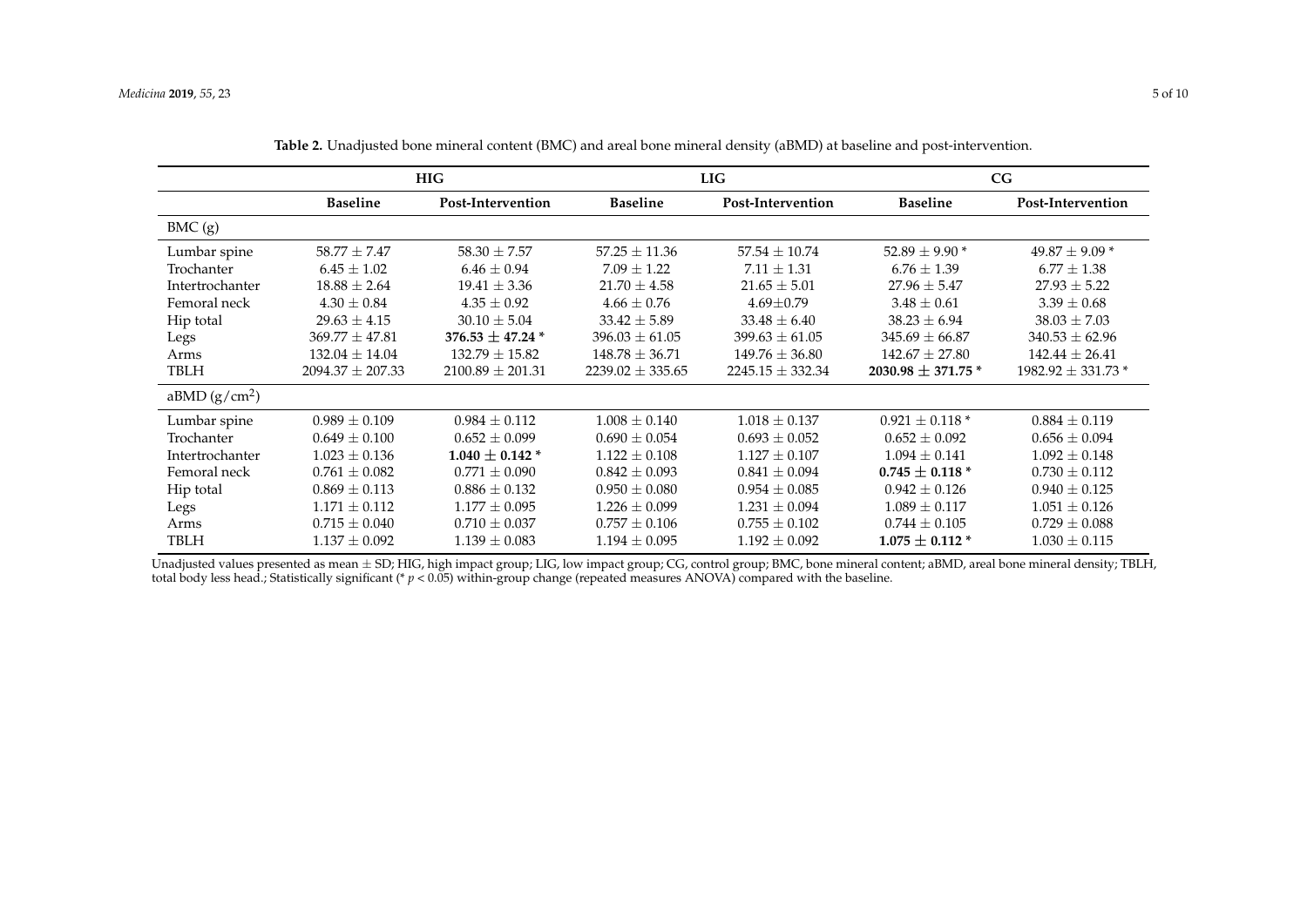|                 | HIG <sup>a</sup>    |                                   | LIG <sup>b</sup>    |                                 | CG <sup>c</sup>     |                                  |
|-----------------|---------------------|-----------------------------------|---------------------|---------------------------------|---------------------|----------------------------------|
|                 | <b>Baseline</b>     | Post-Intervention                 | Baseline            | Post-Intervention               | <b>Baseline</b>     | Post-Intervention                |
| BMC(g)          |                     | % Diff (95%CI)                    |                     | $%$ Diff (95%CI)                |                     | % Diff (95%CI)                   |
| Lumbar spine    | $60.65 \pm 2.02$    | $-0.04$ ( $-2.47$ to 2.38)        | $57.68 \pm 2.04$    | $0.90$ (-1.43 to 3.23)          | $51.70 \pm 1.44$    | $-1.52$ ( $-3.26$ to 0.21)       |
| Trochanter      | $6.79 \pm 0.28$     | $1.98 (-0.80 \text{ to } 4.75)$   | $7.13 \pm 0.28$     | 1.13 $(-1.72 \text{ to } 3.99)$ | $6.67 \pm 0.07$     | $-1.36$ ( $-3.37$ to 0.64)       |
| Intertrochanter | $19.69 \pm 1.06$    | $1.62$ (-1.99 to 5.24)            | $21.71 \pm 1.07$    | $-0.56$ ( $-3.86$ to 2.73)      | $27.52 \pm 0.76$    | $-0.30$ ( $-2.94$ to 2.34)       |
| Femoral neck    | $4.34 \pm 0.20$     | $1.45$ ( $-2.15$ to 5.05)         | $4.66 \pm 0.20$     | $0.87$ (-3.04 to 4.79)          | $3.46 \pm 0.14$     | $-2.53$ ( $-5.31$ to 0.25)       |
| Hip total       | $30.80 \pm 1.34$    | $2.03$ (-0.96 to 5.01)            | $33.46 \pm 1.34$    | $0.07$ (-2.74 to 2.87)          | $37.59 \pm 0.96$    | $-0.92$ ( $-3.04$ to 1.20)       |
| Legs            | $377.58 \pm 12.52$  | $1.35(-0.67 \text{ to } 3.36)$    | $397.69 \pm 12.66$  | $1.54 (-0.62 \text{ to } 3.70)$ | $340.80 \pm 8.96$   | $-0.34$ ( $-1.85$ to 1.18)       |
| Arms            | $138.13 \pm 6.26$   | $0.04 (-1.85 \text{ to } 1.93)$   | $151.10 \pm 6.33$   | $0.85$ (-1.10 to 2.80)          | $138.41 \pm 4.48$   | $-0.06$ ( $-1.29$ to 1.42)       |
| <b>TBLH</b>     | $2145.98 \pm 70.91$ | $-0.07$ ( $-1.84$ to 1.71)        | $2248.12 \pm 71.69$ | $0.72$ (-1.15 to 2.58)          | $1999.43 \pm 50.75$ | $-1.62$ ( $-2.93$ to $-0.32$ )   |
| aBMD $(g/cm2)$  |                     |                                   |                     |                                 |                     |                                  |
| Lumbar spine    | $0.994 \pm 0.033$   | $-0.51$ ( $-2.73$ to 1.70)        | $1.007 \pm 0.034$   | $1.29$ (-0.97 to 3.55)          | $0.919 \pm 0.024$   | $-1.64$ ( $-3.25$ to $-0.03$ )   |
| Trochanter      | $0.683 \pm 0.021$   | $1.04 (-0.20 \text{ to } 2.27)$   | $0.694 \pm 0.021$   | $0.80$ (-0.47 to 2.06)          | $0.660 \pm 0.003$   | $0.02$ (-0.88 to 0.92)           |
| Intertrochanter | $1.058 \pm 0.036$   | 2.03 $\degree$ (0.89 to 3.17)     | $1.127 \pm 0.036$   | $0.52$ (-0.65 to 1.69)          | $1.073 \pm 0.026$   | $-0.50$ ( $-1.31$ to 0.32)       |
| Femoral neck    | $0.781 \pm 0.027$   | 1.80 $\degree$ (-0.07 to 3.66)    | $0.843 \pm 0.027$   | $-0.54$ ° ( $-1.47$ to 2.55)    | $0.734 \pm 0.019$   | $-2.71(-4.09 \text{ to } -1.33)$ |
| Hip total       | $0.901 \pm 0.030$   | 1.76 $\textdegree$ (0.24 to 3.29) | $0.954 \pm 0.030$   | $0.43$ (-1.12 to 1.98)          | $0.923 \pm 0.021$   | $-0.44$ ( $-1.52$ to 0.65)       |
| Legs            | $1.205 \pm 0.028$   | $-0.20$ ( $-2.19$ to 1.79)        | $1.231 \pm 0.028$   | $1.08 (-1.02 \text{ to } 3.18)$ | $1.069 \pm 0.020$   | $-0.97$ ( $-2.49$ to 0.55)       |
| Arms            | $0.744 \pm 0.024$   | $-1.50$ ( $-3.22$ to 0.22)        | $0.767 \pm 0.024$   | $-0.43$ ( $-2.20$ to 1.33)      | $0.724 \pm 0.017$   | $-0.42$ ( $-1.66$ to 0.82)       |
| <b>TBLH</b>     | $1.161 \pm 0.028$   | $-0.14$ ( $-1.77$ to 1.50)        | $1.199 \pm 0.028$   | $-0.49$ ( $-1.25$ to 2.24)      | $1.060 \pm 0.020$   | $-1.75$ ( $-2.99$ to $-0.51$ )   |

**Table 3.** Adjusted changes in bone mineral content (BMC) and areal bone mineral density (aBMD).

<span id="page-5-0"></span>Adjusted values presented as mean ± SE; For baseline data age, stature and lean mass were used as covariates; For post-intervention data, age, stature, lean mass and bone outcomes at baseline were used as covariates; HIG, high impact group; LIG, low impact group; CG, control group; BMC, bone mineral content; aBMD, areal bone mineral density; TBLH, total body less head; Bold numbers and superscript letters denote a significant difference (*p* < 0.05) between-group change (ANCOVA; Bonferroni adjusted posthoc test) compared to: <sup>a</sup> (HIG), <sup>b</sup> (LIG) and  $c$  (CG).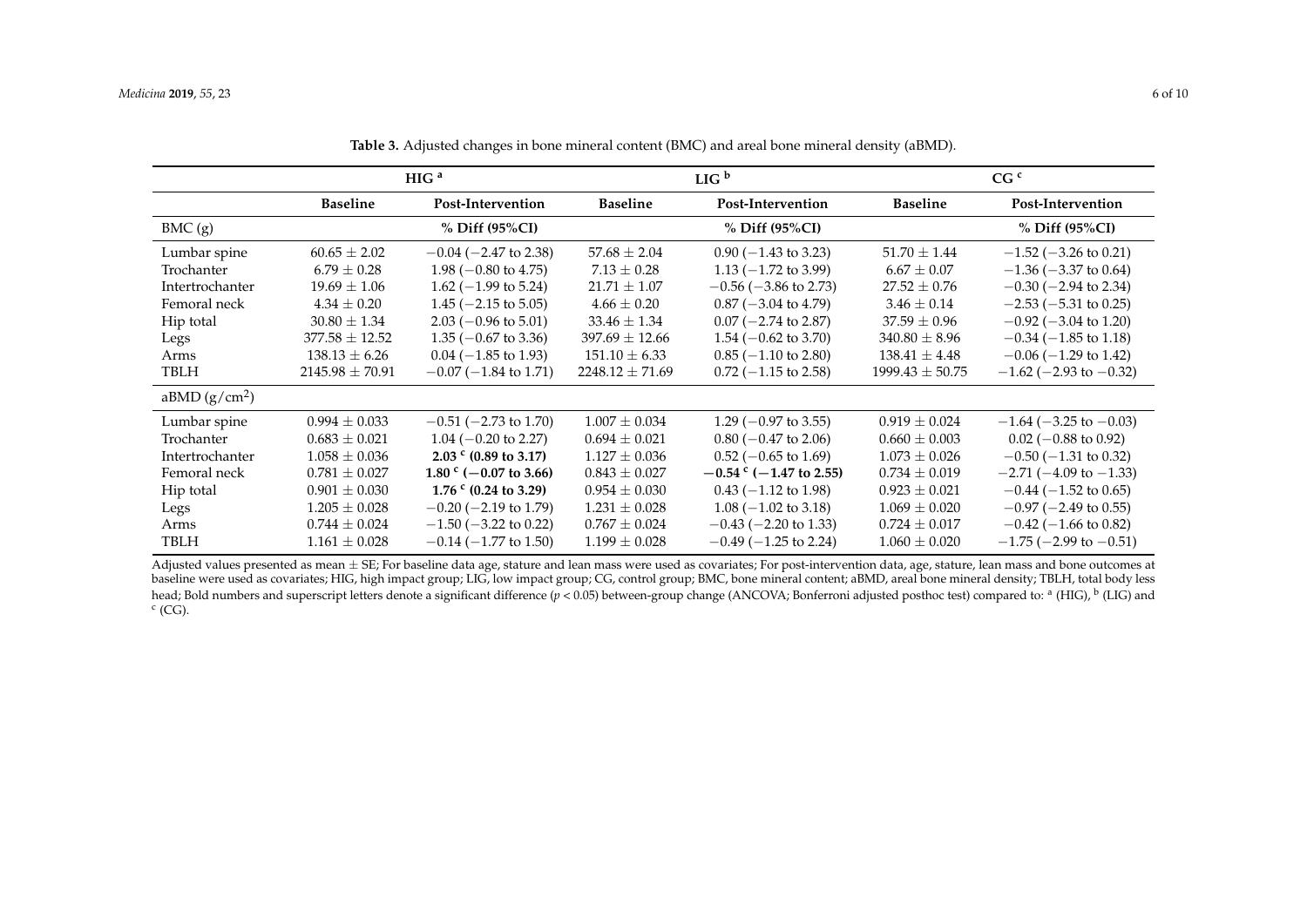## **4. Discussion**

The present study is the first to analyze the osteogenic effects of Zumba<sup>®</sup> (HIG) and Aquagym (LIG) in inactive middle-aged women. The main findings after 12 weeks of training were that 1) regular practice of Zumba<sup>®</sup> and Aquagym maintained BMC and aBMD in most regions and even improved it at some sites with the practice of Zumba®, and 2) post-intervention changes showed greater adjusted aBMD in the hip regions for the HIG and LIG compared to those in the CG. Interestingly, women in the inactive group lost BMC and aBMD at some sites over 12 weeks. Previous investigations have proven the importance of exercise on the bones showing that physically active participants had significantly higher aBMD than their sedentary peers of the same age [\[30–](#page-9-0)[32\]](#page-9-1). Regular exercise positively affects bone metabolism and significantly improves bone health in premenopausal women [\[9\]](#page-8-0). This favorable effect is caused by the physical stress and weight loading that promotes bone modelling and remodeling to maintain bone mineralization [\[31,](#page-9-2)[33\]](#page-9-3).

After 12 weeks of intervention, raw data showed that women who practiced high impact exercise  $(Zumba^{\omega})$  increased their legs BMC and their intertrochanter aBMD. This may be due to the fact that exercises in the forms of jumps are known to improve bone health and reduce bone loss [\[3,](#page-7-2)[34\]](#page-9-4). In addition, jumps are associated with ground reaction forces four to seven times body weight [\[35\]](#page-9-5). This links very well with the Mechanostat theory, which postulates that the bone adapts to the force and stress produced during exercise, and therefore increases its strength [\[13\]](#page-8-4). This mechanism regulates the modelling and remodeling processes of the bone, being affected by the mechanical forces applied to the skeleton (force, pressure and torsion) [\[36\]](#page-9-6). In this regard, the increase in maximum muscle strength during growth or the response to the increased load will affect the mass, size and strength of the bone through an increase in lean mass [\[37,](#page-9-7)[38\]](#page-9-8).

Women engaged in Zumba® (HIG) and Aquagym (LIG) improved or maintained their BMC and aBMD at different sites. Our adjusted data agrees with the study by Zhao, Zhao and Zhang [\[3\]](#page-7-2), who concluded that physical activity was efficient in the increase and/or maintenance of aBMD in premenopausal women. Also, a meta-analysis carried out in the same population showed that exercise benefits lumbar spine and femoral neck aBMD in premenopausal women [\[9\]](#page-8-0). When we compared the post-intervention changes, we observed that women engaged in Zumba<sup>®</sup> increased their aBMD at the intertrochanter, femoral neck and total hip by 1.8% to 2.0% and these changes were significantly different from those observed in the inactive women who lost had their aBMD reduced between −0.4% to −2.7%. In addition, a slight reduction (−0.5%) in femoral neck aBMD was observed in women who practiced Aquagym, while those who were inactive being significantly different to the reduction observed in the group of inactive women (−2.7%). Various lines of evidence have shown positive changes in the aBMD after performing plyometric exercise interventions [\[34,](#page-9-4)[39–](#page-9-9)[41\]](#page-9-10), especially at the femoral neck [\[42](#page-9-11)[,43\]](#page-9-12), which is a key region in the diagnosis of osteoporosis. In addition, according to the study by Kontulainen, Heinonen, Kannus, Pasanen, Sievanen and Vuori [\[10\]](#page-8-1), this advantage could be maintained up to three years after stopping the practice of exercise. Therefore, our data support these two type of exercises as effective strategies to stimulate bone formation and reduce the rate of bone mass lost in premenopausal women [\[3\]](#page-7-2).

On the other hand, women in the LIG (Aquagym) maintained their BMC and aBMD at all sites, except at the femoral neck where a very small reduction in aBMD of −0.5% was observed. To the best of our knowledge, this is the first study investigating the effect of Aquagym on bone mass and most investigations in aquatic environments have been conducted in swimmers. This type of exercise shares common characteristics with swimming, due to its hypogravity and lack of impact. In a review focused on bone health in swimmers, the authors observed that swimming did not seem to negatively affect bone mass [\[21\]](#page-8-12), which is similar to what we found with Aquagym. Taking into account that the remodeling process in middle-aged women is characterized by a continuous deterioration of bone mass year after year [\[4\]](#page-7-3), the fact that women who practiced Aquagym did not significantly lose bone mass suggests that this type of exercise may help to slow down the deterioration of bone mass with age. In this regard, the muscle-bone interaction during exercise, even without impact, might cause an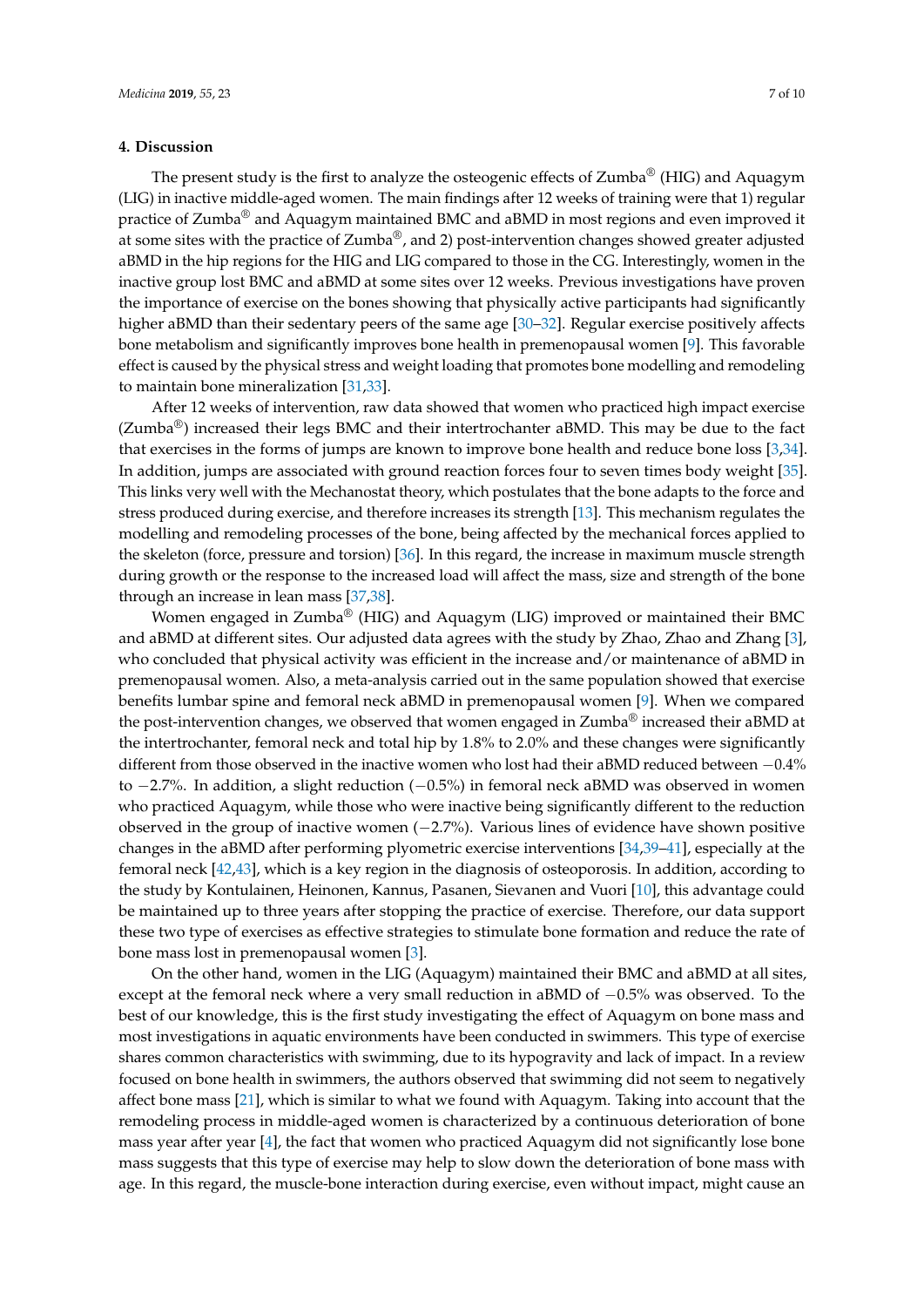osteogenic effect on the bone or maintain it [\[44\]](#page-9-13), due to the action of the muscle stress that stimulate bone tissue [\[45\]](#page-9-14). Even so, some reviews of the literature have demonstrated that high impact sports, such as football, basketball, handball, squash, running, tennis, ice-hockey, badminton, volleyball and weight-lifting seem to be more osteogenic than non-impact sports like swimming or cycling, in children [\[22,](#page-8-13)[46\]](#page-9-15), young adults [\[20\]](#page-8-11) or older adults [\[47\]](#page-9-16).

This study has some limitations that have to be mentioned. Biochemical blood markers were not measured, which would have provided with additional information on bone changes. Also, no data were collected about dietary habits (e.g., calcium or vitamin D intake), which might have influenced the results. Physical activity (i.e., using accelerometry) was not recorded and this could have affected our findings; however, the participants in this study were inactive. DXA is a gold-standard device used in the diagnosis of osteoporosis, however, using computed tomography techniques would have been ideal to observe small cortical and trabecular changes. The duration of the intervention was short (12 weeks), but enough to observe some adaptations. Since Zumba<sup>®</sup> and Aquagym have become very popular studies among women, future studies with a longer intervention period and follow-up measures are needed to better understand bone changes in this population and the residual effects.

## **5. Conclusions**

The regular practice of Aquagym, and more importantly the practice of Zumba<sup>®</sup> seems to reduce the progressive deterioration of bone health in inactive middle-aged women. These findings highlight the importance of implementing exercise programs in pre-menopausal women to slow down the loss of bone mass with ageing.

**Author Contributions:** Data curation, E.U.-G., J.S.-S. and S.V.-M.; Formal analysis, E.U.-G., J.S.-S. and S.V.-M.; Investigation, E.U.-G. and J.S.-S.; Methodology, E.U.-G. and J.S.-S.; Supervision, L.G.; Writing—Original draft, E.U.-G.; Writing—Review and editing, E.U.-G., J.S.-S., S.V.-M. and L.G.

**Funding:** This research was funded by the European University of Madrid (Spain), grant number 2016/UEM10. **Acknowledgments:** The authors gratefully acknowledge the women who helped and participated in this study. **Conflicts of Interest:** The authors declare no conflict of interest.

## **References**

- <span id="page-7-0"></span>1. Rizzoli, R.; Bischoff-Ferrari, H.; Dawson-Hughes, B.; Weaver, C. Nutrition and bone health in women after the menopause. *Women's Health* **2014**, *10*, 599–608. [\[CrossRef\]](http://dx.doi.org/10.2217/WHE.14.40) [\[PubMed\]](http://www.ncbi.nlm.nih.gov/pubmed/25482487)
- <span id="page-7-1"></span>2. Hernlund, E.; Svedbom, A.; Ivergård, M.; Compston, J.; Cooper, C.; Stenmark, J.; McCloskey, E.; Jönsson, B.; Kanis, J. Osteoporosis in the European Union: Medical management, epidemiology and economic burden. *Arch. Osteoporos.* **2013**, *8*, 1–115. [\[CrossRef\]](http://dx.doi.org/10.1007/s11657-013-0136-1) [\[PubMed\]](http://www.ncbi.nlm.nih.gov/pubmed/24113837)
- <span id="page-7-2"></span>3. Zhao, R.; Zhao, M.; Zhang, L. Efficiency of jumping exercise in improving bone mineral density among premenopausal women: A meta-analysis. *Sports Med.* **2014**, *44*, 1393–1402. [\[CrossRef\]](http://dx.doi.org/10.1007/s40279-014-0220-8) [\[PubMed\]](http://www.ncbi.nlm.nih.gov/pubmed/24981245)
- <span id="page-7-3"></span>4. Vondracek, S.F.; Hansen, L.B.; McDermott, M.T. Osteoporosis risk in premenopausal women. *Pharmacotherapy* **2009**, *29*, 305–317. [\[CrossRef\]](http://dx.doi.org/10.1592/phco.29.3.305) [\[PubMed\]](http://www.ncbi.nlm.nih.gov/pubmed/19249949)
- <span id="page-7-4"></span>5. Kelley, G.A.; Kelley, K.S.; Kohrt, W.M. Effects of ground and joint reaction force exercise on lumbar spine and femoral neck bone mineral density in postmenopausal women: A meta-analysis of randomized controlled trials. *BMC Musculoskelet. Disord.* **2012**, *13*, 177. [\[CrossRef\]](http://dx.doi.org/10.1186/1471-2474-13-177) [\[PubMed\]](http://www.ncbi.nlm.nih.gov/pubmed/22992273)
- <span id="page-7-5"></span>6. Mohr, M.; Helge, E.W.; Petersen, L.F.; Lindenskov, A.; Weihe, P.; Mortensen, J.; Jørgensen, N.R.; Krustrup, P. Effects of soccer vs swim training on bone formation in sedentary middle-aged women. *Eur. J. Appl. Physiol.* **2015**, *115*, 2671–2679. [\[CrossRef\]](http://dx.doi.org/10.1007/s00421-015-3231-8) [\[PubMed\]](http://www.ncbi.nlm.nih.gov/pubmed/26255288)
- <span id="page-7-6"></span>7. Ubago-Guisado, E.; García-Unanue, J.; López-Fernández, J.; Sánchez-Sánchez, J.; Gallardo, L. Association of different types of playing surfaces with bone mass in growing girls. *J. Sports Sci.* **2017**, *35*, 1484–1492. [\[CrossRef\]](http://dx.doi.org/10.1080/02640414.2016.1223328) [\[PubMed\]](http://www.ncbi.nlm.nih.gov/pubmed/27564702)
- <span id="page-7-7"></span>8. Wolff, I.; Van Croonenborg, J.J.; Kemper, H.C.G.; Kostense, P.J.; Twisk, J.W.R. The effect of exercise training programs on bone mass: A meta-analysis of published controlled trials in pre- and postmenopausal women. *Osteoporos. Int.* **1999**, *9*, 1–12. [\[CrossRef\]](http://dx.doi.org/10.1007/s001980050109)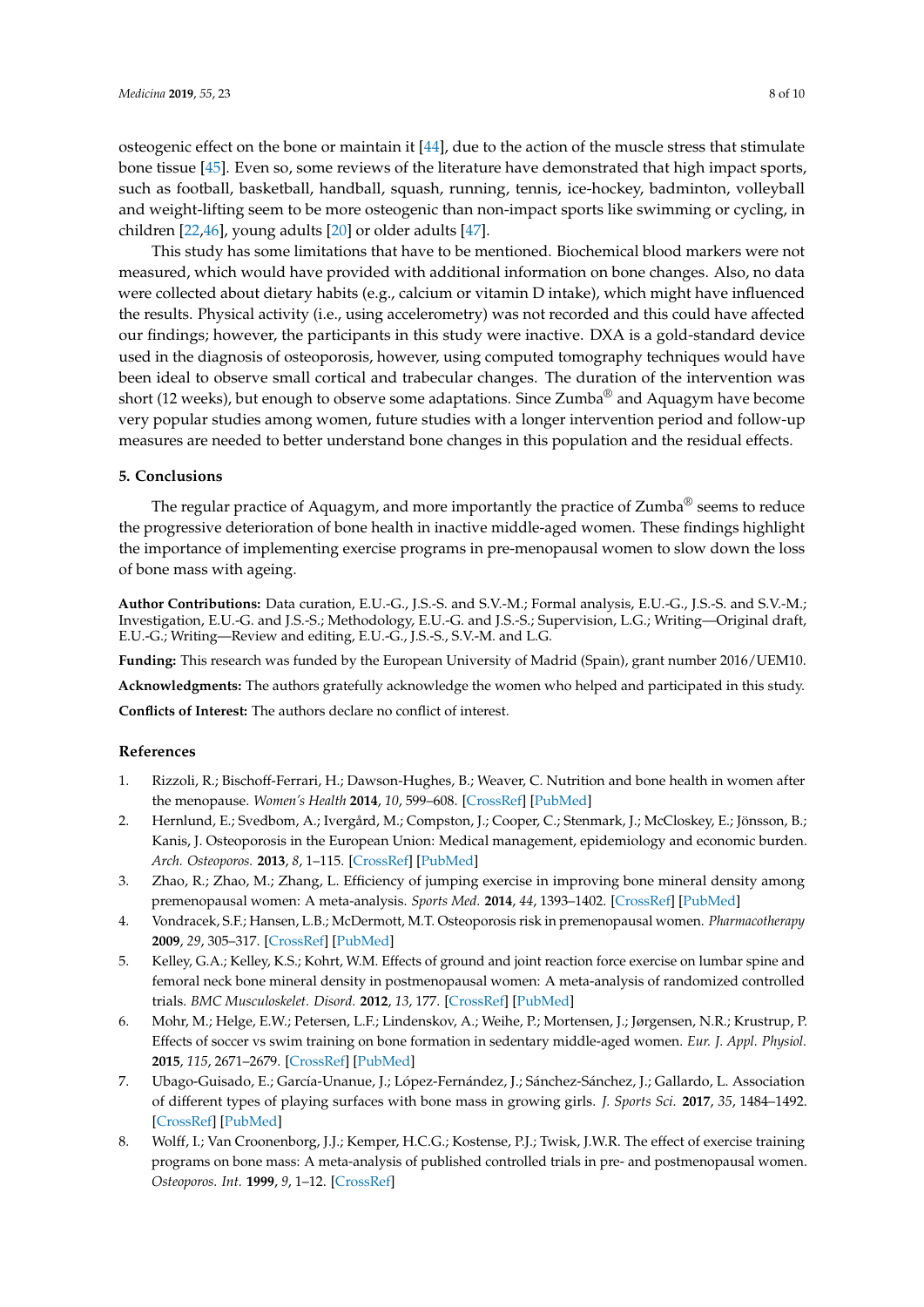- <span id="page-8-0"></span>9. Kelley, G.A.; Kelley, K.S.; Kohrt, W.M. Exercise and bone mineral density in premenopausal women: A meta-analysis of randomized controlled trials. *Int. J. Endocrinol.* **2013**, *2013*, 741639. [\[CrossRef\]](http://dx.doi.org/10.1155/2013/741639)
- <span id="page-8-1"></span>10. Kontulainen, S.; Heinonen, A.; Kannus, P.; Pasanen, M.; Sievanen, H.; Vuori, I. Former exercisers of an 18-month intervention display residual aBMD benefits compared with control women 3.5 years post-intervention: A follow-up of a randomized controlled high-impact trial. *Osteoporos. Int.* **2004**, *15*, 248–251. [\[CrossRef\]](http://dx.doi.org/10.1007/s00198-003-1559-0)
- <span id="page-8-2"></span>11. Barene, S.; Krustrup, P.; Jackman, S.R.; Brekke, O.L.; Holtermann, A. Do soccer and Zumba exercise improve fitness and indicators of health among female hospital employees? A 12-week RCT. *Scand. J. Med. Sci. Sports* **2014**, *24*, 990–999. [\[CrossRef\]](http://dx.doi.org/10.1111/sms.12138) [\[PubMed\]](http://www.ncbi.nlm.nih.gov/pubmed/24151956)
- <span id="page-8-3"></span>12. Vendramin, B.; Bergamin, M.; Gobbo, S.; Cugusi, L.; Duregon, F.; Bullo, V.; Zaccaria, M.; Neunhaeuserer, D.; Ermolao, A. Health Benefits of Zumba Fitness Training: A Systematic Review. *PM&R* **2016**, *8*, 1181–1200. [\[CrossRef\]](http://dx.doi.org/10.1016/j.pmrj.2016.06.010)
- <span id="page-8-4"></span>13. Gomez-Bruton, A.; Matute-Llorente, A.; Gonzalez-Aguero, A.; Casajus, J.A.; Vicente-Rodriguez, G. Plyometric exercise and bone health in children and adolescents: A systematic review. *World J. Pediatr.* **2017**, *13*, 112–121. [\[CrossRef\]](http://dx.doi.org/10.1007/s12519-016-0076-0) [\[PubMed\]](http://www.ncbi.nlm.nih.gov/pubmed/28101776)
- <span id="page-8-5"></span>14. Turner, C.H.; Robling, A.G. Designing exercise regimens to increase bone strength. *Exerc. Sport Sci. Rev.* **2003**, *31*, 45–50. [\[CrossRef\]](http://dx.doi.org/10.1097/00003677-200301000-00009) [\[PubMed\]](http://www.ncbi.nlm.nih.gov/pubmed/12562170)
- <span id="page-8-6"></span>15. Vainionpaa, A.; Korpelainen, R.; Vihriala, E.; Rinta-Paavola, A.; Leppaluoto, J.; Jamsa, T. Intensity of exercise is associated with bone density change in premenopausal women. *Osteoporos. Int.* **2006**, *17*, 455–463. [\[CrossRef\]](http://dx.doi.org/10.1007/s00198-005-0005-x) [\[PubMed\]](http://www.ncbi.nlm.nih.gov/pubmed/16404492)
- <span id="page-8-7"></span>16. Barene, S.; Krustrup, P.; Brekke, O.L.; Holtermann, A. Soccer and Zumba as health-promoting activities among female hospital employees: A 40-weeks cluster randomised intervention study. *J. Sports Sci.* **2014**, *32*, 1539–1549. [\[CrossRef\]](http://dx.doi.org/10.1080/02640414.2014.906043) [\[PubMed\]](http://www.ncbi.nlm.nih.gov/pubmed/24720526)
- <span id="page-8-8"></span>17. Cugusi, L.; Wilson, B.; Serpe, R.; Medda, A.; Deidda, M.; Gabba, S.; Satta, G.; Chiappori, P.; Mercuro, G.; Working Group of Gender Cardiovascular Disease of the Italian Society of Cardiology. Cardiovascular effects, body composition, quality of life and pain after a Zumba fitness program in Italian overweight women. *J. Sports Med. Phys. Fit.* **2016**, *56*, 328–335.
- <span id="page-8-9"></span>18. Krishnan, S.; Tokar, T.N.; Boylan, M.M.; Griffin, K.; Feng, D.; McMurry, L.; Esperat, C.; Cooper, J.A. Zumba®dance improves health in overweight/obese or type 2 diabetic women. *Am. J. Health Behav.* **2015**, *39*, 109–120. [\[CrossRef\]](http://dx.doi.org/10.5993/AJHB.39.1.12)
- <span id="page-8-10"></span>19. Campos-Mesa, M.C.; Del Castillo, O.; Montiel-Ortega, P. Effects of the aquatic fitness program on the physical condition in postmenopausal women. *J. Sport Health Res.* **2015**, *7*, 165–180.
- <span id="page-8-11"></span>20. Karlsson, M.K.; Nordqvist, A.; Karlsson, C. Physical activity increases bone mass during growth. *Food Nutr. Res.* **2008**, *52*, 1–10. [\[CrossRef\]](http://dx.doi.org/10.3402/fnr.v52i0.1871)
- <span id="page-8-12"></span>21. Gómez-Bruton, A.; Gónzalez-Agüero, A.; Gómez-Cabello, A.; Casajús, J.A.; Vicente-Rodríguez, G. Is bone tissue really affected by swimming? A systematic review. *PLoS ONE* **2013**, *8*, e70119. [\[CrossRef\]](http://dx.doi.org/10.1371/journal.pone.0070119) [\[PubMed\]](http://www.ncbi.nlm.nih.gov/pubmed/23950908)
- <span id="page-8-13"></span>22. Ubago-Guisado, E.; Gómez-Cabello, A.; Sánchez-Sánchez, J.; García-Unanue, J.; Gallardo, L. Influence of different sports on bone mass in growing girls. *J. Sports Sci. Med.* **2015**, *33*, 1710–1718. [\[CrossRef\]](http://dx.doi.org/10.1080/02640414.2015.1004639) [\[PubMed\]](http://www.ncbi.nlm.nih.gov/pubmed/25607233)
- <span id="page-8-14"></span>23. Nikander, R.; Sievänen, H.; Heinonen, A.; Kannus, P. Femoral neck structure in adult female athletes subjected to different loading modalities. *J. Bone Miner. Res.* **2005**, *20*, 520–528. [\[CrossRef\]](http://dx.doi.org/10.1359/JBMR.041119) [\[PubMed\]](http://www.ncbi.nlm.nih.gov/pubmed/15746998)
- <span id="page-8-15"></span>24. Gomez-Bruton, A.; Montero-Marín, J.; González-Agüero, A.; García-Campayo, J.; Moreno, L.A.; Casajús, J.A.; Vicente-Rodríguez, G. The Effect of Swimming During Childhood and Adolescence on Bone Mineral Density: A Systematic Review and Meta-Analysis. *Sports Med.* **2015**, *46*, 365–379. [\[CrossRef\]](http://dx.doi.org/10.1007/s40279-015-0427-3)
- <span id="page-8-16"></span>25. U.S. Department of Health and Human Services. *Physical Activity Guidelines for Americans*, 2nd ed.; Department of Health and Human Services: Washington, DC, USA, 2018.
- <span id="page-8-17"></span>26. International Society for Clinical Densitometry. *Official Posistions Adult and Pediatric*; ISCD: Middletown, CT, USA, 2015.
- <span id="page-8-18"></span>27. Leslie, W.D.; Manitoba Bone Density, P. The importance of spectrum bias on bone density monitoring in clinical practice. *Bone* **2006**, *39*, 361–368. [\[CrossRef\]](http://dx.doi.org/10.1016/j.bone.2006.02.002)
- <span id="page-8-19"></span>28. Vlachopoulos, D.; Barker, A.R.; Ubago-Guisado, E.; Fatouros, I.G.; Knapp, K.M.; Williams, C.A.; Gracia-Marco, L. Longitudinal adaptations of bone mass, geometry and metabolism in adolescent male athletes. The PRO-BONE study. *J. Bone Miner. Res.* **2017**, *32*, 2269–2277. [\[CrossRef\]](http://dx.doi.org/10.1002/jbmr.3206) [\[PubMed\]](http://www.ncbi.nlm.nih.gov/pubmed/28685886)
- <span id="page-8-20"></span>29. Cohen, J. Quantitative methods in psychology: A power primer. *Psychol. Bull.* **1992**, *112*, 155–159. [\[CrossRef\]](http://dx.doi.org/10.1037/0033-2909.112.1.155)